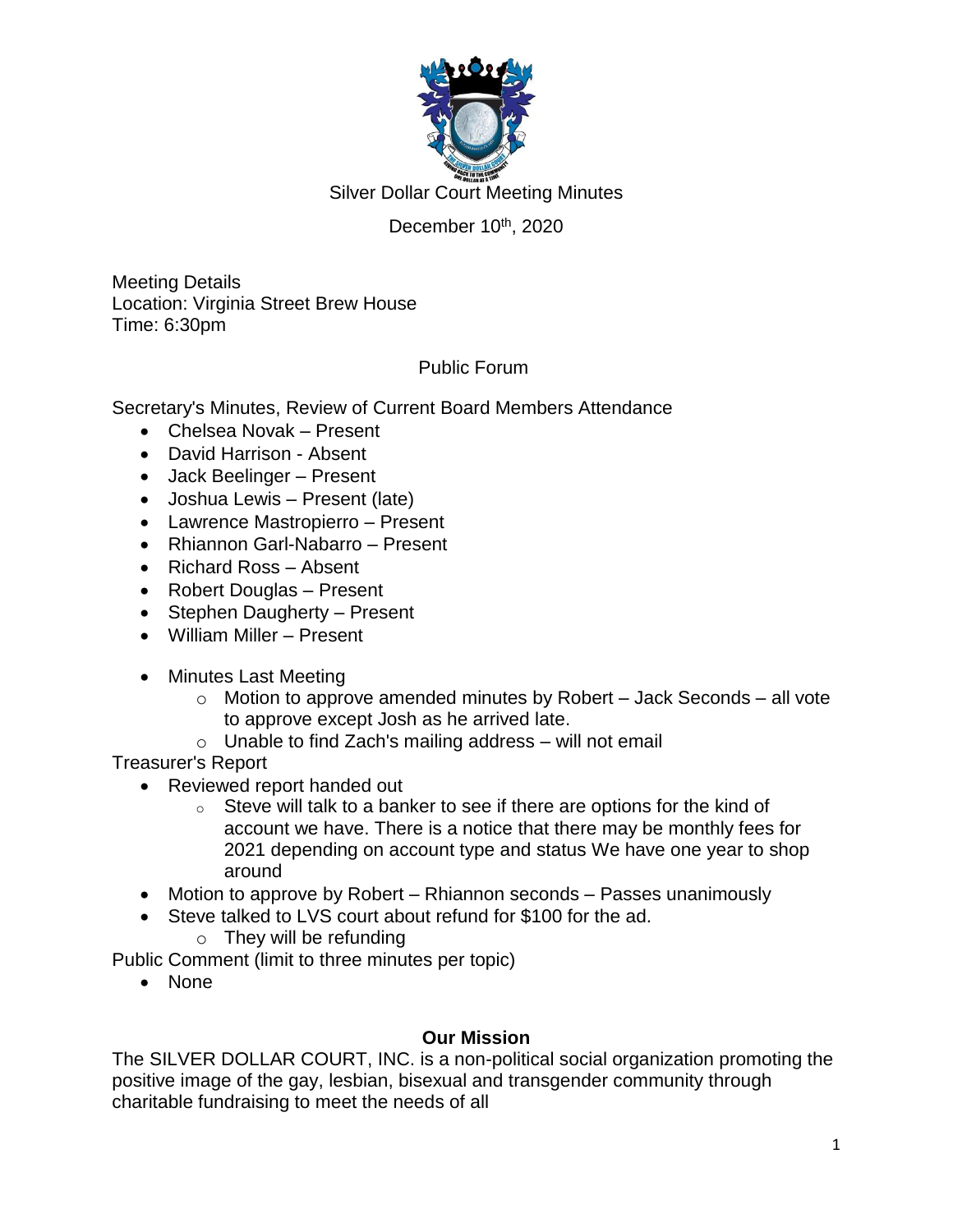

Silver Dollar Court Meeting Minutes

# December 10<sup>th</sup>, 2020

Mail/Correspondence

• Review mail from P.O. Box

Old Business

 David's donation for \$100 for the LVS Coordination and \$25 Board Member fee no paid yet

New Business

- A. Committee Reports
	- 1. Finance Chair: Billo
		- No meeting
	- 2. Policy & Procedures Chair: Chelsea
		- No meeting
	- 3. Sound Chair: Billo
		- No meeting
	- 4. Website –Chair: Rhiannon
		- No meeting
		- Chelsea has been updating
	- 5. Grievance Chair: Chelsea
		- No meeting
- B. Bills to be paid
	- None at this time

### Events/Fundraising

- Upcoming events
	- o Reviewed email about Event subcommittee meeting
		- When we are ready reach out to Sacramento Court on how they were doing theirs
		- Perhaps a Bingo in the afternoon Virginia Street Brew House has the room to allow for a good turn out
		- Motion to tablet to Jan Robert send by Rhiannon all approved we should wait until January's meeting to revisit any in person events

## **Our Mission**

The SILVER DOLLAR COURT, INC. is a non-political social organization promoting the positive image of the gay, lesbian, bisexual and transgender community through charitable fundraising to meet the needs of all